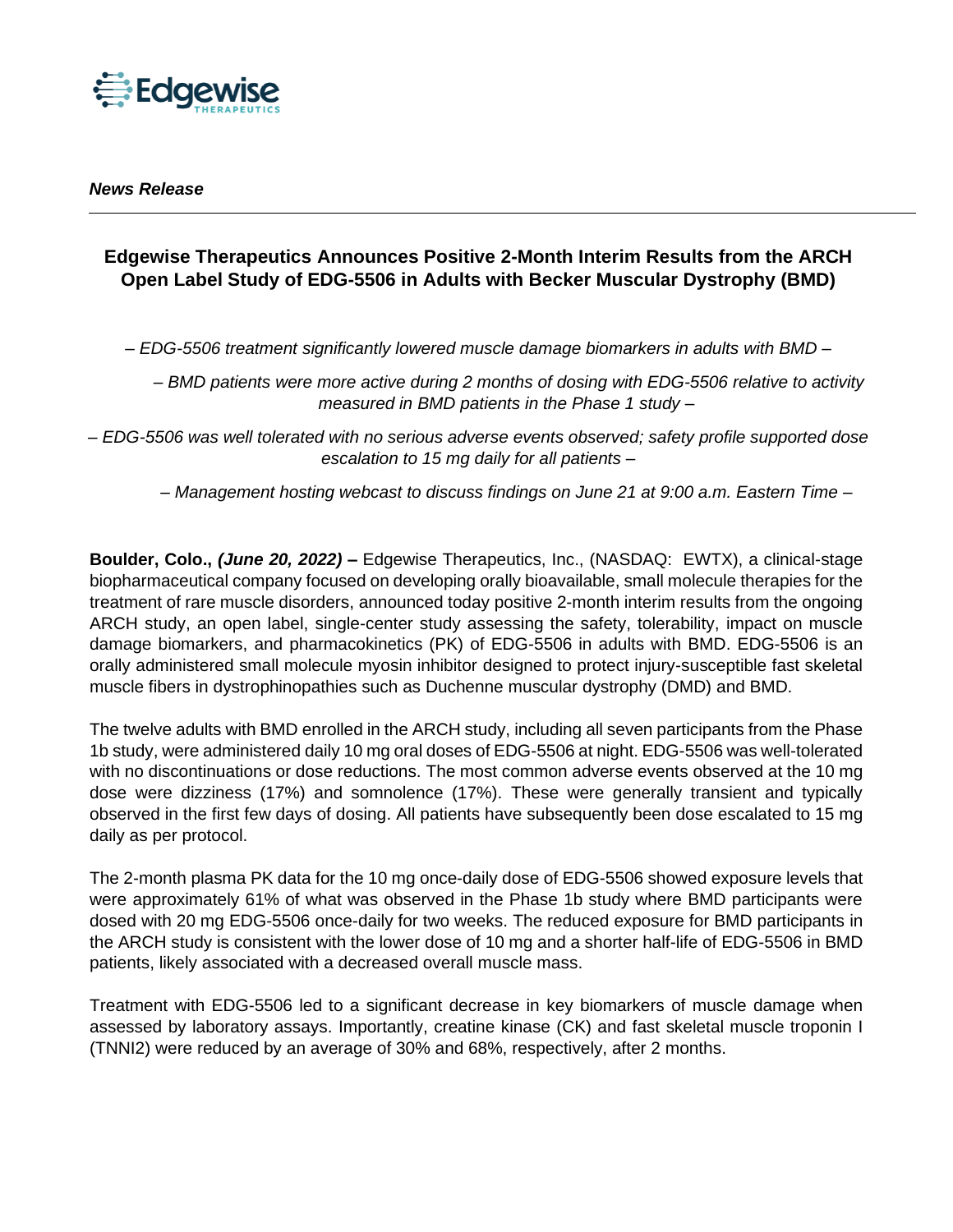

BMD participants in the ARCH study were fitted with a pedometer to measure daily activity during waking hours. Activity levels at 2 months of dosing with EDG-5506 increased over both activity levels at 1 month and activity levels observed in participants in the Phase 1b study, even with lower overall exposure to EDG-5506.

The observation that both CK and TNNI2 were significantly decreased in the context of typical everyday activity levels is encouraging. The Company believes the 2-month ARCH study data provide further support for the hypothesis that EDG-5506 meaningfully reduces damage from the excessive stress present in dystrophic muscle, thus potentially preserving muscle function and preventing disease progression in dystrophinopathies.

"The magnitude of reduction in biomarkers of muscle damage in adults with BMD is consistent with our observations in the Phase 1b trial," said Joanne Donovan, M.D., Ph.D., Chief Medical Officer of Edgewise. "We're encouraged by the decrease in biomarkers particularly in the context of the increased activity observed in BMD patients treated with EDG-5506."

"I want to express my deepest appreciation to the individuals with BMD who are participating in the EDG-5506 clinical trials," added Kevin Koch, Ph.D., President and Chief Executive Officer of Edgewise. "These interim 2-month ARCH data are promising, and we look forward to sharing further updates after patients have been dosed for 6 months."

## **Data Review Conference Call**

Members of the Edgewise management team will hold a conference call and webcast on **Tuesday, June 21, at 9:00 am ET** to discuss the ARCH interim data. To participate, please dial **844-200-6205** (domestic) or **646-904-5544** (international) and refer to access code **260476**. Visit the Edgewise [events](https://investors.edgewisetx.com/events-and-presentations/default.aspx) page to access the webcast, including replay and conference call slides.

## **About the ARCH Open Label Study**

The ARCH open label study is evaluating EDG-5506 in 12 adult males with BMD. All those who participated in the Phase 1b first-in-human study of EDG-5506 enrolled in the ARCH study after at least a 3-month washout following their participation in the Phase 1b trial. The study is evaluating escalating doses of EDG-5506 administered daily over 12 months. Safety, pharmacokinetics (PK), changes in biomarkers of muscle damage such as creatine kinase (CK) and fast skeletal muscle troponin I (TNNI2), measures of function with North Star Ambulatory Assessment / North Star Assessment for Limb Girdle Type Muscular Dystrophies (NSAA/NSAD), time function tests and patient-reported outcomes, are being evaluated. Go to clinicaltrials.gov to learn more about this study [\(NCT05160415\)](https://clinicaltrials.gov/ct2/show/NCT05160415?term=NCT05160415&draw=2&rank=1).

### **About Becker Muscular Dystrophy**

BMD is a serious, progressively debilitating, and potentially fatal inherited X-linked neuromuscular disorder. BMD results from mutation of the dystrophin gene yielding unstable and/or dysfunctional dystrophin expression in muscles. Individuals with BMD, typically males, have ongoing muscle fiber (myofiber) degeneration that eventually leads to fibrosis, progressive loss of skeletal muscle function, and that can lead to severe disability and early death. BMD typically presents with juvenile onset of muscle wasting and progressive symmetrical, proximal muscle weakness, calf hypertrophy, activity-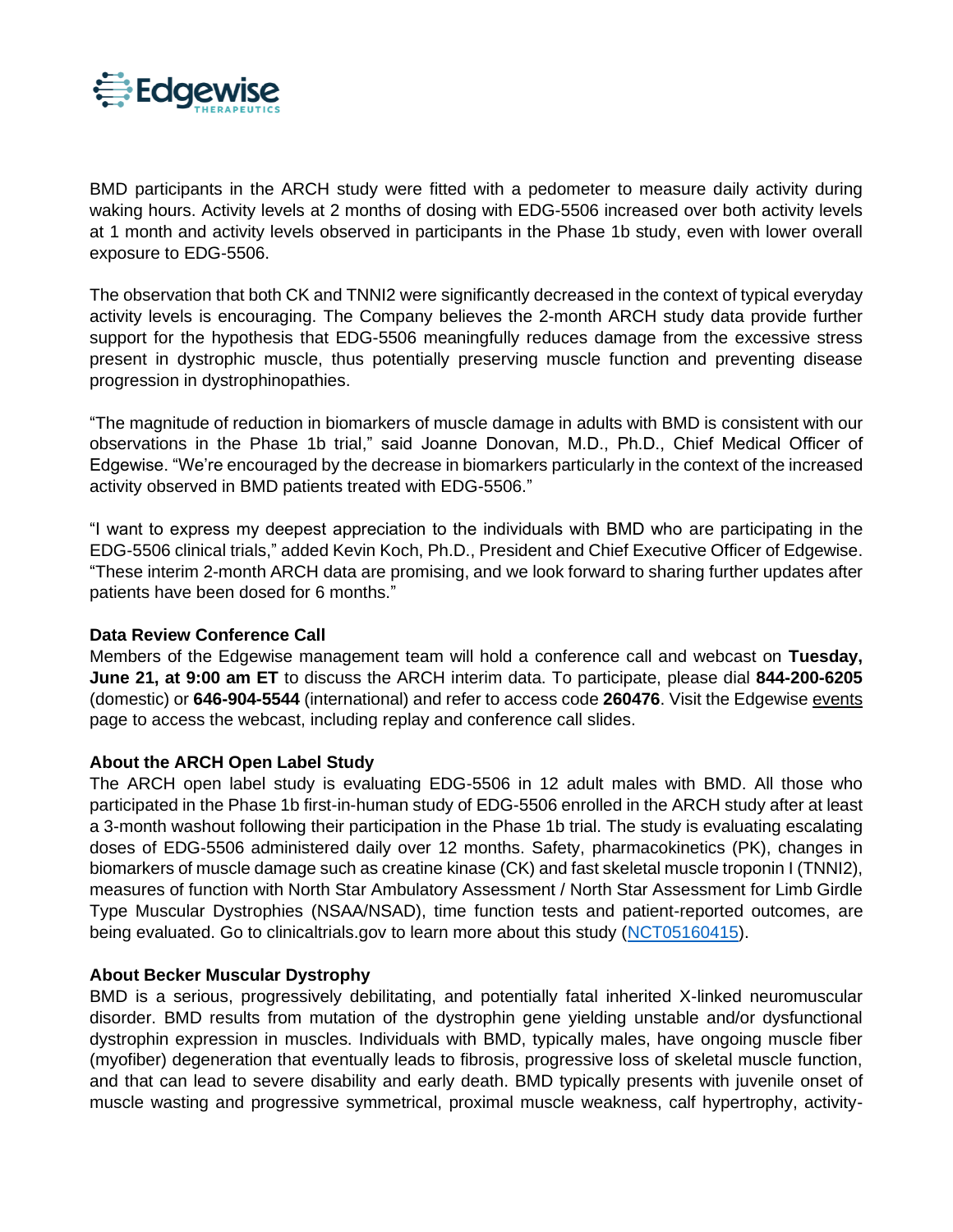

induced muscle cramping and elevated creatine kinase activity. While the course of BMD is variable, it is unidirectional in terms of the inevitable progressive limb weakness resulting in severe disability. BMD is also associated with early mortality from cardiac disease. The incidence of BMD is approximately 1 in every 18,450 live male births. It is estimated that there are between 4,000 to 5,000 individuals with BMD in the U.S., with similar numbers of individuals living with BMD in Europe. Despite the seriousness of the disease, for many with BMD, the disease remains one of considerable unmet medical need as there are no approved therapies in the U.S.

## **About EDG-5506 for DMD and BMD**

EDG-5506 is an orally administered small molecule designed to address muscle damage induced by mechanical stress in dystrophinopathies including DMD and BMD. EDG-5506 presents a novel mechanism of action to selectively limit the exaggerated muscle damage caused by the absence of functional dystrophin. EDG-5506 has the potential to benefit a broad range of patients suffering from debilitating rare neuromuscular disorders. It is anticipated to be used as a single agent therapy, but it may also provide a synergistic or additive effect in combination with available therapies and therapies currently in development. In August 2021, the U.S. Food and Drug Administration granted Fast Track designation to EDG-5506 for the treatment of individuals with BMD.

The Company has completed a Phase 1 clinical trial of EDG-5506 designed to evaluate safety, tolerability, PK and PD of EDG-5506 in adult healthy volunteers (Phase 1a) and in adults with BMD (Phase 1b). Go to clinicaltrials.gov to learn more about this clinical trial [\(NCT04585464\)](http://www.clinicaltrials.gov/ct2/show/NCT04585464). A follow-on open-label, single-center study is assessing the long-term safety and PK of EDG-5506 in adults with BMD [\(NCT05160415\)](https://clinicaltrials.gov/ct2/show/NCT05160415?term=NCT05160415&draw=2&rank=1). The Company anticipates initiation of Phase 2 trials in individuals with BMD in the coming weeks and DMD in the second half of 2022.

## **About Edgewise Therapeutics**

Edgewise Therapeutics is a clinical-stage biopharmaceutical company focused on the discovery, development and commercialization of innovative treatments for severe, rare neuromuscular and cardiac disorders for which there is significant unmet medical need. Guided by its holistic drug discovery approach to targeting the muscle as an organ, Edgewise has combined its foundational expertise in muscle biology and small molecule engineering to build its proprietary, muscle-focused drug discovery platform. Edgewise's platform utilizes custom-built high throughput and translatable systems that measure integrated muscle function in whole organ extracts to identify small molecule precision medicines regulating key proteins in muscle tissue. To learn more, go to: www.edgewisetx.com or follow us on [LinkedIn,](http://www.linkedin.com/company/edgewisetx) [Twitter](https://twitter.com/EdgewiseTx) and [Facebook.](https://www.facebook.com/Edgewisetx)

## **Cautionary Note Regarding Forward-Looking Statements**

This press release contains forward-looking statements as that term is defined in Section 27A of the Securities Act of 1933 and Section 21E of the Securities Exchange Act of 1934. Statements in this press release that are not purely historical are forward-looking statements. Such forward-looking statements include, among other things, statements regarding the potential of, and expectations regarding, Edgewise's drug discovery platform, product candidates and programs, including EDG-5506; statements regarding Edgewise's expectations relating to its clinical trials of EDG-5506, including the timing of the initiation of Phase 2 trials in individuals with BMD and DMD and the timing of sharing